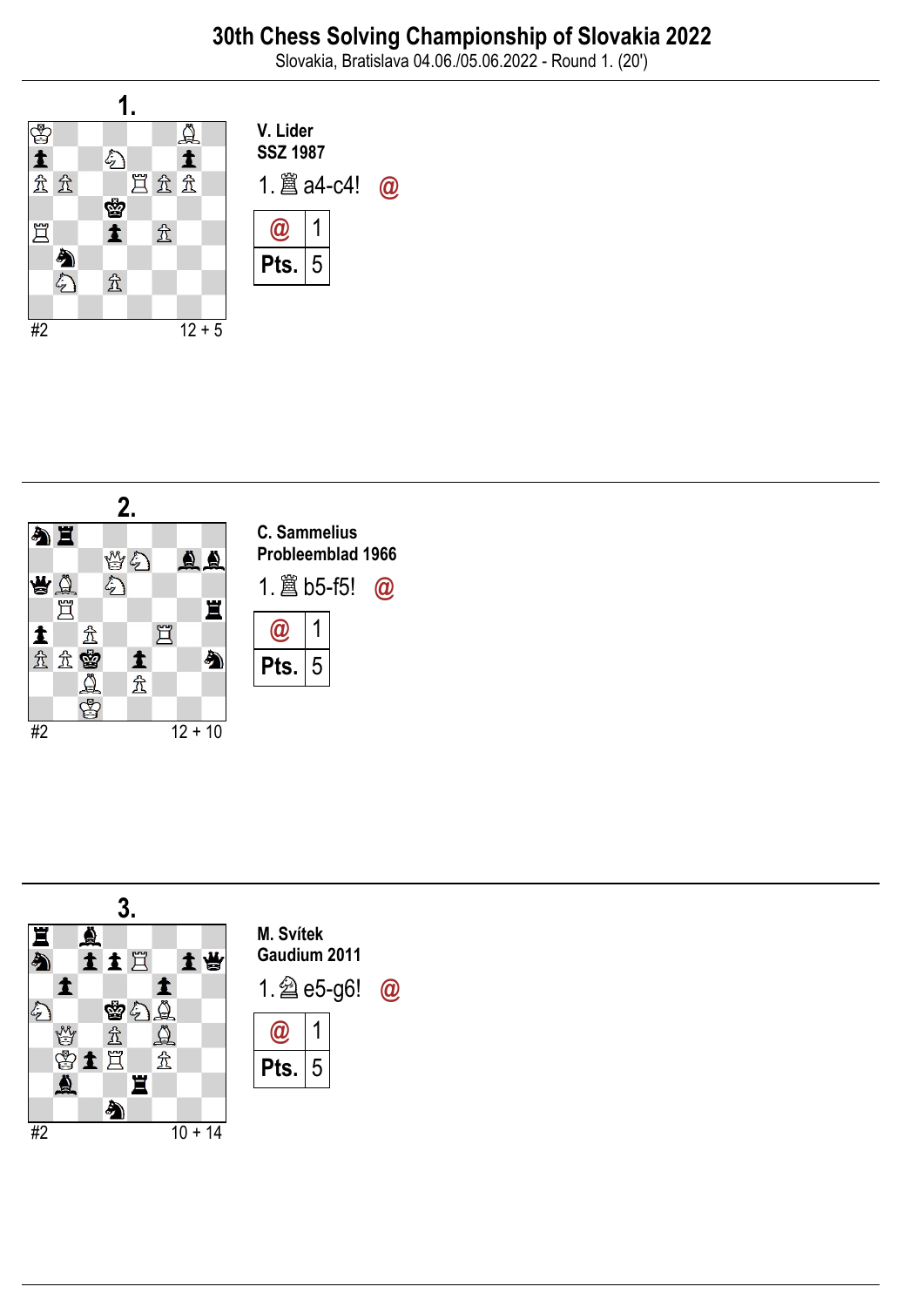# 30th Chess Solving Championship of Slovakia 2022

Slovakia, Bratislava 04.06./05.06.2022 - Round 2. (60')





| S. Seider |  |
|-----------|--|
|           |  |

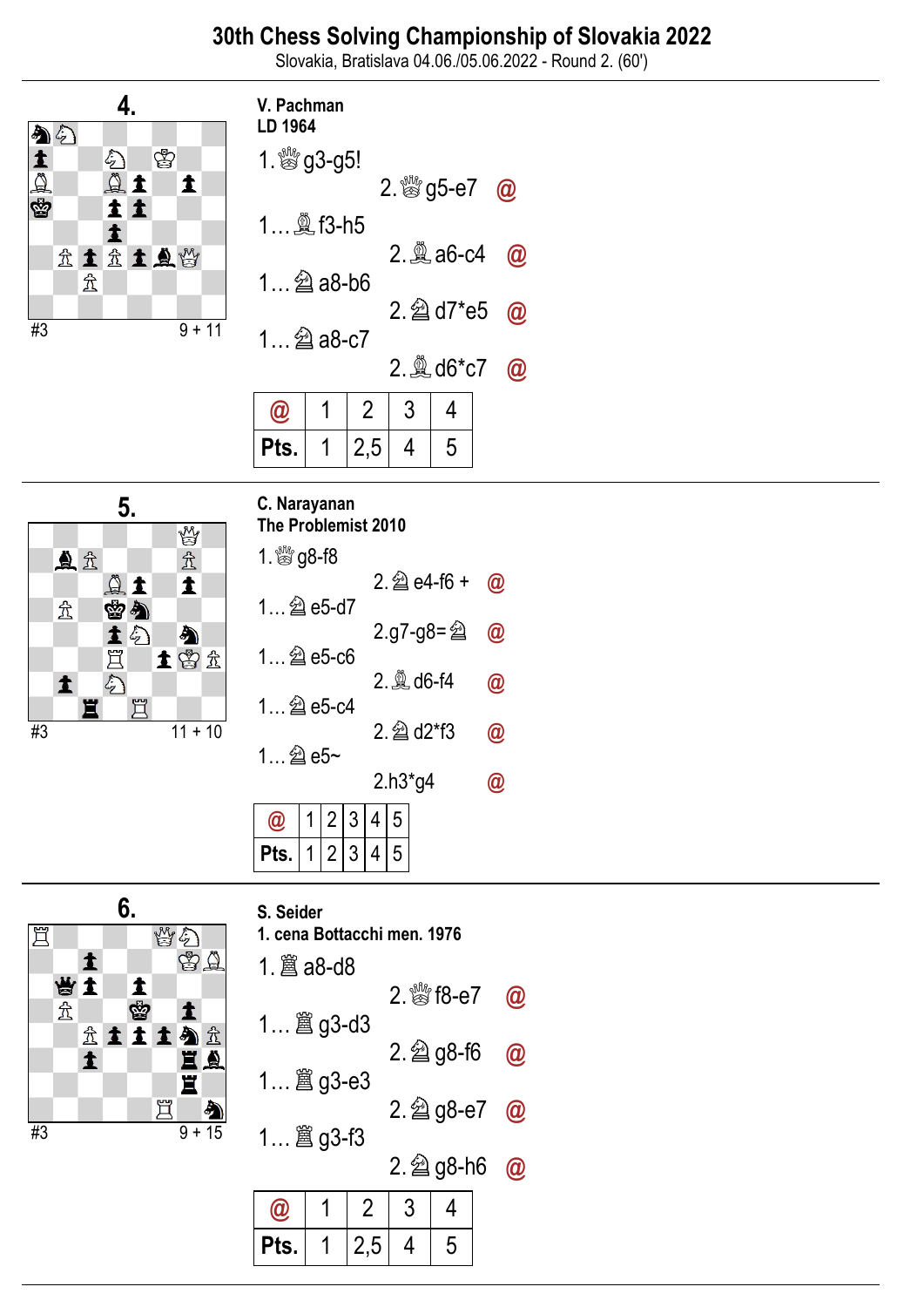### 30th Chess Solving Championship of Slovakia 2022

Slovakia, Bratislava 04.06./05.06.2022 - Round 3. (100')



#### E. Chumburidze 3. cena Soplis Tskhovreba 80

| $1.$ $@$ $c8$ |     | $(0,5)$ a1= $\frac{80}{60}$                     |                              |                                               |                     |
|---------------|-----|-------------------------------------------------|------------------------------|-----------------------------------------------|---------------------|
| 2. 2 b7       |     | <b>鬱a5 3. 竇e8</b>                               | <b>鬱a4 4. 會f8</b>            | $\frac{300}{600}$ a3 5. $\frac{600}{300}$ (2) | $\mathbb{S}^{M}$ a2 |
| $6.$ 鬱 g7     |     | $\frac{30}{100}$ a1 7. $\frac{100}{100}$ g8 (3) | $\stackrel{600}{\approx} a2$ |                                               |                     |
| 8. 窗 f8       |     | <b>鬱a3 9. 竇e8</b>                               |                              | <b>魯b5</b>                                    |                     |
|               | (5) |                                                 |                              |                                               |                     |
|               |     |                                                 |                              |                                               |                     |



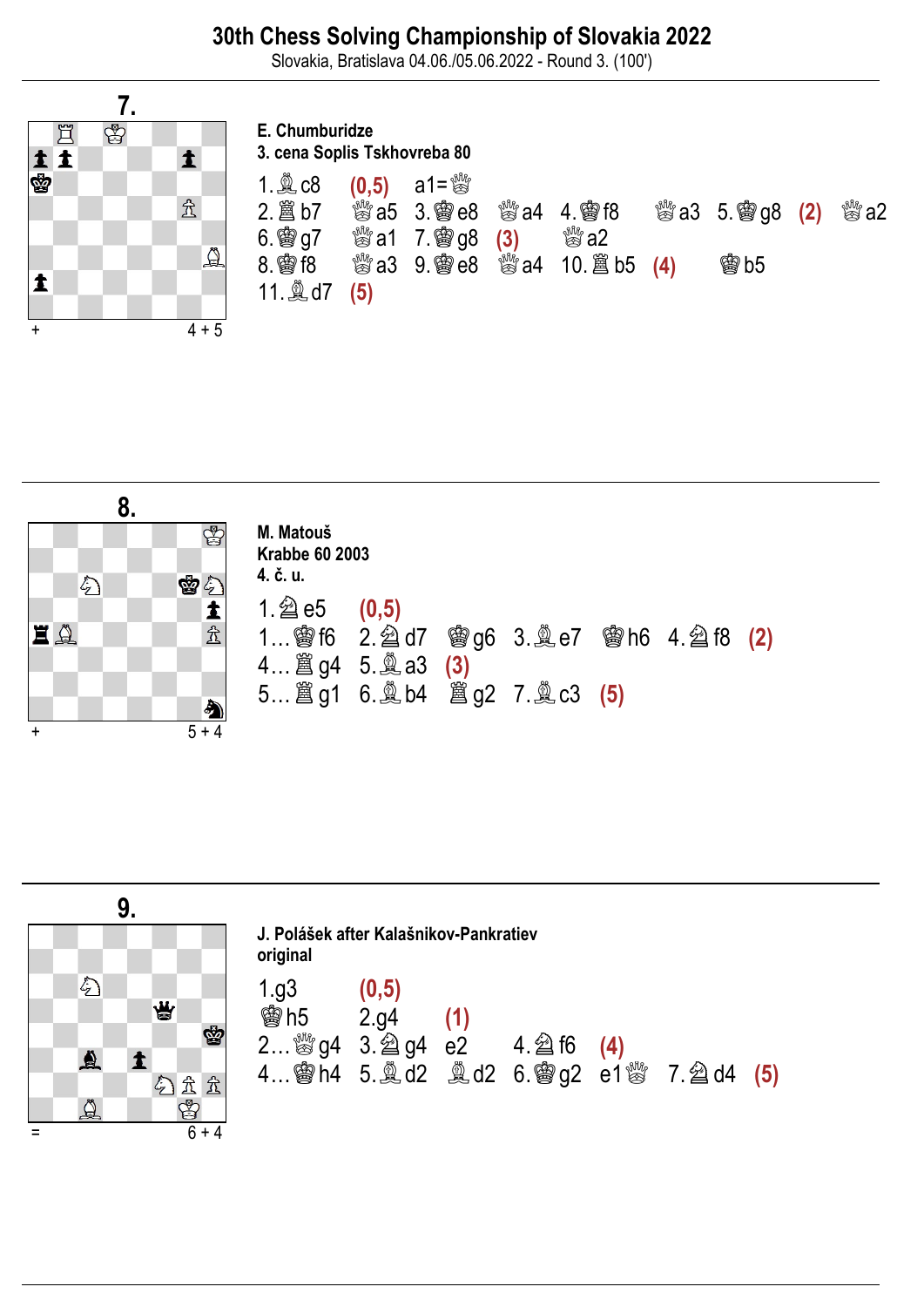## 30th Chess Solving Championship of Slovakia 2022

Slovakia, Bratislava 04.06./05.06.2022 - Round 4. (50')



|          | 11.                                                    |                                                                                                                                                |  |
|----------|--------------------------------------------------------|------------------------------------------------------------------------------------------------------------------------------------------------|--|
| $\Delta$ | ♠<br>土土耳<br>$\mathfrak{B}$<br>当立                       | M. Dragoun<br>Subotica 2009<br>6. č. u.                                                                                                        |  |
|          | 密匀<br>直主金                                              | 彎h6-g5 2. 彎 d5-e4 f6*e7<br>$\quad 1 \quad \omega$<br><b>會h6-h5</b> 2. 會d5-e5 d2-d4+ 3. 曾e5-f5 <b>奧e2*g4</b> ‡ @<br>$\frac{1}{2}$ $\frac{1}{2}$ |  |
| H#3      | 立皇<br>$\blacktriangle$<br>罝<br>3.1.1.1.1.1<br>$6 + 12$ | 3<br>$\overline{2}$<br>@<br>5<br>1,5<br>3,5<br>Pts.                                                                                            |  |

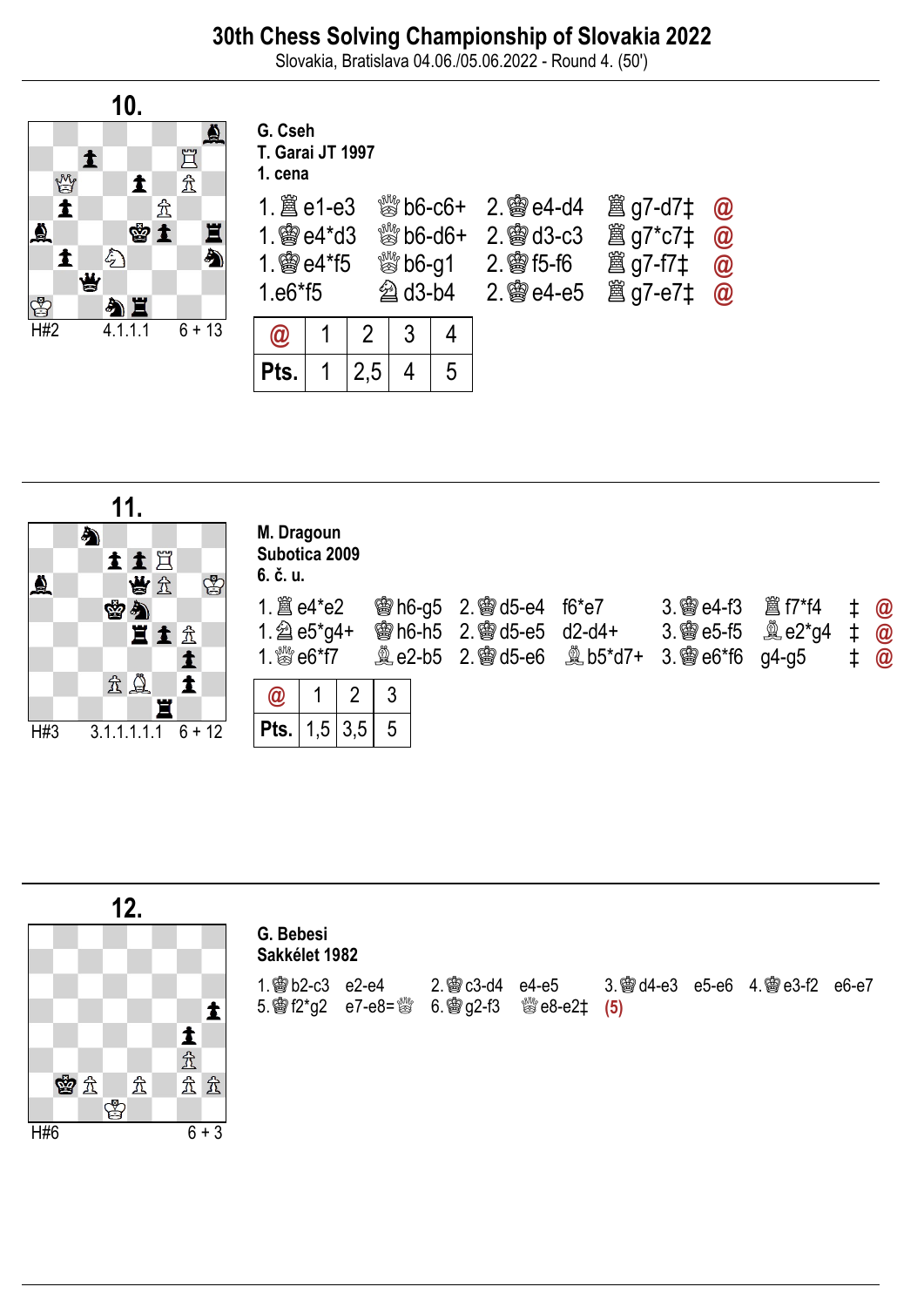Slovakia, Bratislava 04.06./05.06.2022 - Round 5. (80')



| J. Vladimirov<br>bul. CSK SSSR 1979<br>1. cena |      |                                |                     |       |
|------------------------------------------------|------|--------------------------------|---------------------|-------|
| 1. <b>Q</b> $g4$                               |      |                                |                     |       |
| $1$ ~                                          | 2.ab | <b>② b3 (② e2) 3. ③ c4 (1)</b> |                     |       |
|                                                |      | (0,5)                          |                     |       |
|                                                |      | f2                             |                     |       |
|                                                |      | @d4                            | $3.$ $\&$ h 3 (0.5) |       |
|                                                |      | (0,5)                          |                     |       |
|                                                |      | e2                             |                     | (0,5) |
|                                                |      | @b2                            | $3.\n  2\n  16$     | (0,5) |
| 1f2                                            |      | e <sub>2</sub>                 |                     | (1)   |



### Ljubaševskij-Makaronez

Šachmatija 2011

| 15.                         | B. Schauer                                       |                                                             |                                                             |                                          |                                          |                                          |                                          |                                          |
|-----------------------------|--------------------------------------------------|-------------------------------------------------------------|-------------------------------------------------------------|------------------------------------------|------------------------------------------|------------------------------------------|------------------------------------------|------------------------------------------|
| <b>1</b> $\hat{\mathbb{I}}$ | <b>1</b> . $\hat{\mathbb{I}}$ $\hat{\mathbb{I}}$ | 1. $\hat{\mathbb{I}}$ $\hat{\mathbb{I}}$                    | 2. $\hat{\mathbb{I}}$ $\hat{\mathbb{I}}$                    | 3. $\hat{\mathbb{I}}$ $\hat{\mathbb{I}}$ | 4... $\hat{\mathbb{I}}$                  | 5. $\hat{\mathbb{I}}$ $\hat{\mathbb{I}}$ | 6. $\hat{\mathbb{I}}$ $\hat{\mathbb{I}}$ | 7. $\hat{\mathbb{I}}$ $\hat{\mathbb{I}}$ |
| $\hat{\mathbb{I}}$          | <b>2</b>                                         | 4... $\hat{\mathbb{I}}$                                     | 5. $\hat{\mathbb{I}}$ $\hat{\mathbb{I}}$ $\hat{\mathbb{I}}$ | 6. $\hat{\mathbb{I}}$ $\hat{\mathbb{I}}$ | 7. $\hat{\mathbb{I}}$ $\hat{\mathbb{I}}$ |                                          |                                          |                                          |
| $\hat{\mathbb{I}}$          | 4... $\hat{\mathbb{I}}$                          | 5. $\hat{\mathbb{I}}$ $\hat{\mathbb{I}}$ $\hat{\mathbb{I}}$ | 6. $\hat{\mathbb{I}}$ $\hat{\mathbb{I}}$                    | 7. $\hat{\mathbb{I}}$ $\hat{\mathbb{I}}$ |                                          |                                          |                                          |                                          |
| $\hat{\mathbb{I}}$          | 4... $\hat{\mathbb{I}}$ $\hat{\mathbb{I}}$       | 7. $\hat{\mathbb{I}}$ $\hat{\mathbb{I}}$                    | 4... $\hat{\mathbb{I}}$ $\hat{\mathbb{I}}$                  | 7. $\hat{\mathbb{I}}$ $\hat{\mathbb{I}}$ |                                          |                                          |                                          |                                          |
| $\mathbb{I}$                |                                                  |                                                             |                                                             |                                          |                                          |                                          |                                          |                                          |